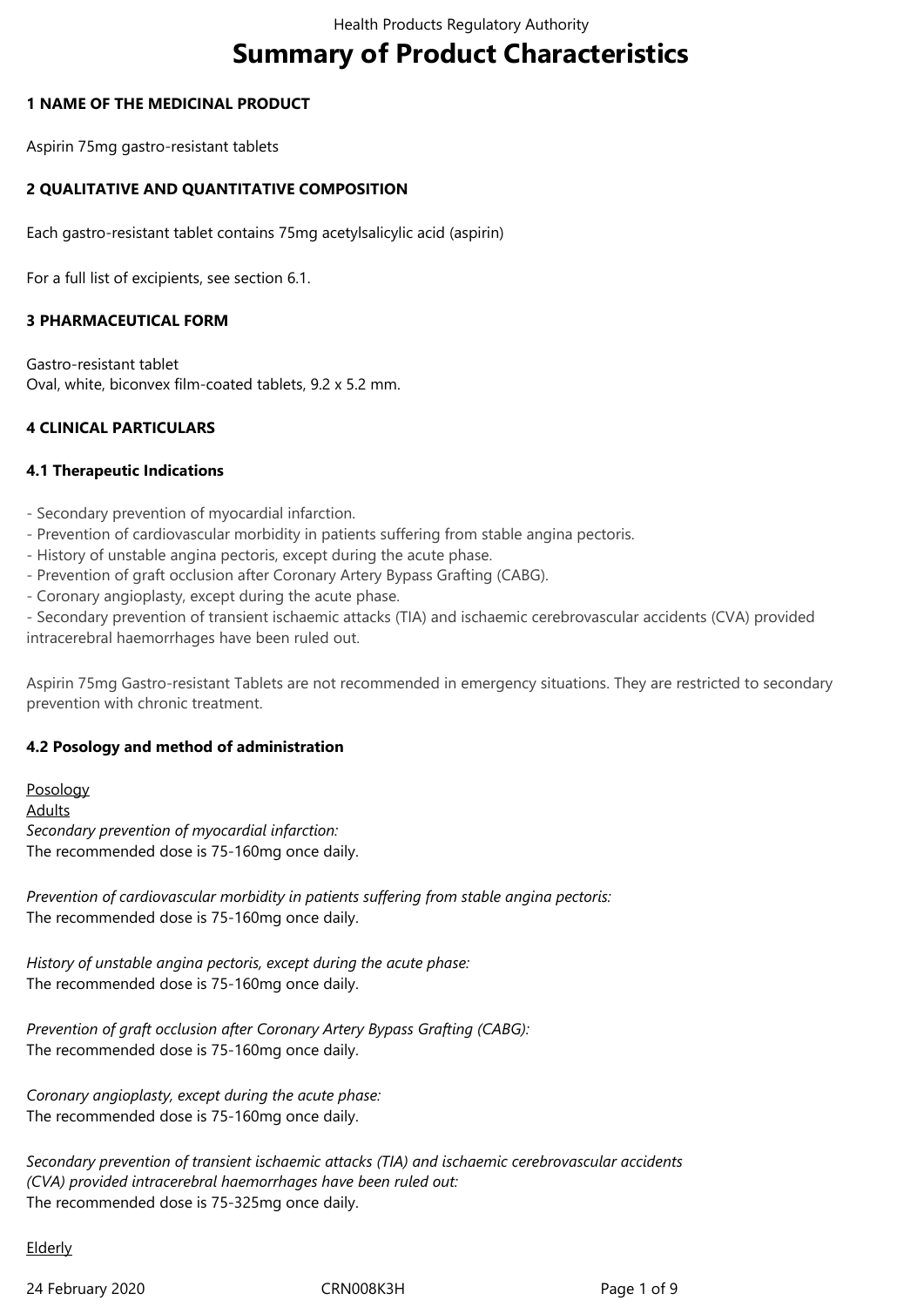In general, acetylsalicylic acids should be used with caution in elderly patients who are more prone to adverse events. The usual adult dose is recommended in the absence of severe renal or hepatic insufficiency (see sections 4.3 and 4.4). Treatment should be reviewed at regular intervals.

## Paediatric population

Acetylsalicylic acid should not be administered to children and adolescents younger than 16 years, except on medical advice where the benefit outweighs the risk (see section 4.4).

## Method of administration

#### For oral use.

The tablets should be swallowed whole with sufficient fluid (1/2 glass of water). Due to the gastro resistant coating the tablets should not be crushed, broken or chewed because the coating prevents irritant effects on the gut.

## **4.3 Contraindications**

- Hypersensitivity to the active substance, salicylic acid compounds or prostaglandin synthetase inhibitors (e.g. certain asthma patients who may suffer an attack or faint) or to any of the excipients listed in section 6.1;

- Active, or history of recurrent peptic ulcer and/or gastric/intestinal haemorrhage, or other kinds of bleeding such as cerebrovascular haemorrhages;

- Haemorrhagic diathesis; coagulation disorders such as haemophilia, hypoprothrombinaemia and thrombocytopenia;
- Severe hepatic impairment;
- Severe renal impairment;
- Severe heart failure.
- Doses >100mg/day during the third trimester of pregnancy (see section 4.6);
- Methotrexate used as doses >15mg/week (see section 4.5).

## **4.4 Special warnings and precautions for use**

Aspirin 75 mg Gastro-resistant Tablets are not suitable for use as an anti-inflammatory/ analgesic/antipyretic.

Recommended for use in adults and adolescents from 16 years of age. This medicinal product is not recommended for use in adolescents/children under 16 years unless the expected benefits outweigh the risks. Acetylsalicylic acid may be a contributory factor in the causation of Reye's syndrome in some children.

There is an increased risk of hemorrhage particularly during or after operative procedures (even in cases of minor procedures e.g. tooth extraction). Use with caution before surgery, including tooth extraction. Temporary discontinuation of treatment may be necessary.

Aspirin 75 mg Gastro-resistant Tablets are not recommended during menorrhagia where it may increase menstrual bleeding.

Aspirin 75 mg Gastro-resistant Tablets should be used with caution in cases of hypertension and when patients have a past history of gastric or duodenal ulcer or hemorrhagic episodes or are undergoing therapy with anticoagulants. Patients should report any unusual bleeding symptoms to their physician. If gastrointestinal bleeding or ulceration occurs the treatment should be withdrawn.

Acetylsalicylic acid should be used with caution in patients with moderately impaired renal or hepatic function (contraindicated if severe), or in patients who are dehydrated since the use of NSAIDs may result in deterioration of renal function. Liver function tests should be performed regularly in patients presenting slight or moderate hepatic insufficiency.

Acetylsalicylic acid may promote bronchospasm and asthma attacks or other hypersensitivity reactions. Risk factors are existing asthma, hay fever, nasal polyps or chronic respiratory diseases.

The same applies for patients who also show allergic reaction to other substances (e.g. with skin reactions, itching or urticaria).

Serious skin reactions, including Steven-Johnsons syndrome, have rarely been reported in association with the use of acetylsalicylic acid (see section 4.8). Aspirin 75 mg Gastro-resistant Tablets should be discontinued at the first appearance of skin rash, mucosal lesions, or any other sign of hypersensitivity.

24 February 2020 CRN008K3H Page 2 of 9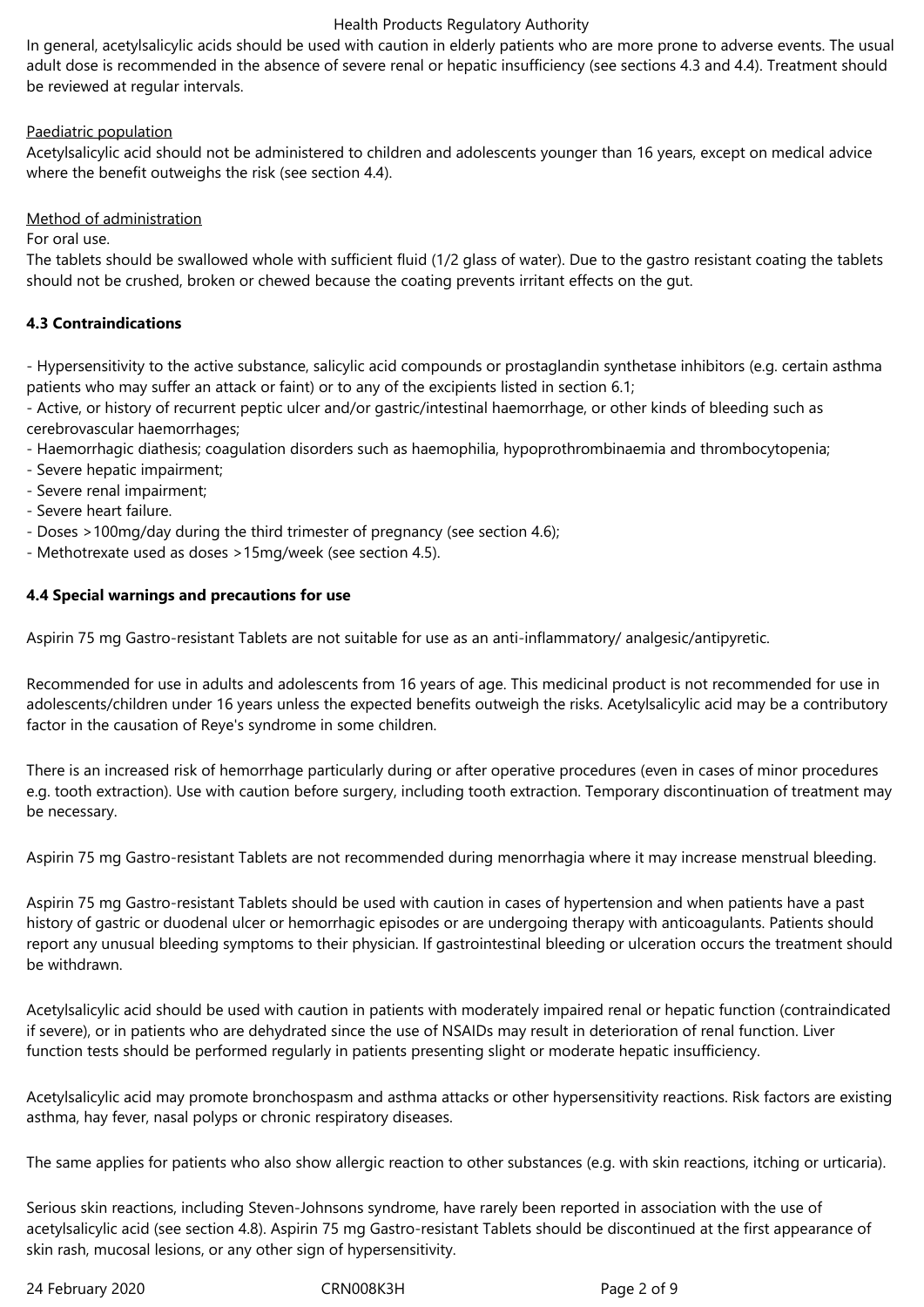Elderly patients are particularly susceptible to the adverse effects of NSAIDs including acetylsalicylic acid especially gastrointestinal bleeding and perforation which may be fatal (see section 4.2). Where prolonged therapy is required patients should be reviewed regularly.

Concomitant treatment with Aspirin 75 mg Gastro-resistant Tablets and other drugs that alter haemostasis (i.e. anticoagulants such as warfarin, thrombolytic and antiplatelet agents, anti- inflammatory drugs and selective serotonin reuptake inhibitors) is not recommended, unless strictly indicated, because they may enhance the risk of haemorrhage (see section 4.5). If the combination cannot be avoided, close observation for signs of bleeding is recommended.

Caution should be advised in patients receiving concomitant medications which could increase the risk of ulceration, such as oral corticosteroids, selective serotonin-reuptake inhibitors and deferasirox (see section 4.5).

Acetylsalicylic acid in low doses reduces uric acid excretion. Due to this fact, patients who tend to have reduced uric acid excretion may experience gout attacks (see section 4.5).

The risk of hypoglycaemic effect with sulfonylureas and insulins may be potentiated with Aspirin 75mg Gastro-resistant Tablets taken at over dosage (see section 4.5).

#### **Excipients**

This medicine contains less than 1 mmol sodium (23 mg) per tablet, that is to say essentially 'sodium-free'.

## **4.5 Interaction with other medicinal products and other forms of interactions**

#### Contraindicated combinations

#### *Methotrexate (used at doses> 15 mg/week):*

The combined drugs, methotrexate and acetylsalyic acid, enhance haematological toxicity of methotrexate due to the decreased renal clearance of methotrexate by acetylsalicylic acid. Therefore, the concomitant use of methotrexate (at doses > 15mg/week) with Aspirin 75mg Gastro-resistant Tablets is contraindicated (see section 4.3).

#### Not recommended combinations

*Uricosuric agents, e.g. probenecid* Salicylates reverse the *effect* of probenecid. The combination should be avoided.

#### Combinations requiring precautions for use or to be taken into account

*Anticoagulants e.g. coumarin, heparin, warfarin*

Increased risk of bleeding due to inhibited thrombocyte function, injury of the duodenal mucosa and displacement of oral anticoagulants from their plasma protein binding sites. The bleeding time should be monitored (see section 4.4).

*Anti-platelet agents (e.g. clopidogrel and dipyridamole) and selective serotonin reuptake inhibitors (SSRis; such as sertraline or paroxetine)*

Increased risk of gastrointestinal bleeding (see section 4.4).

#### *Antidiabetics, e.g. sulphonylureas*

Salicylics may increase the hypoglycaemic *effect* of sulphonylureas.

#### *Digoxin and lithium*

Acetylsalicylic acid impairs the renal excretion of digoxin and lithium, resulting in increased plasma concentrations. Monitoring of plasma concentrations of digoxin and lithium is recommended when initiating and terminating treatment with acetylsalicylic acid. Dose adjustment may be necessary.

#### *Diuretics and antihypertenstives*

NSAIDS may decrease the antihypertensive effects of diuretics and other antihypertensive agents. As for other NSAIDs concomitant administration with ACE-inhibitors increases the risk of acute renal insufficiency.

Diuretics: Risk of acute renal failure due to the decreased glomerual filtration via decreased renal prostaglandin synthesis. Hydrating the patient and monitoring renal function at the start of the treatment is recommended.

24 February 2020 CRN008K3H Page 3 of 9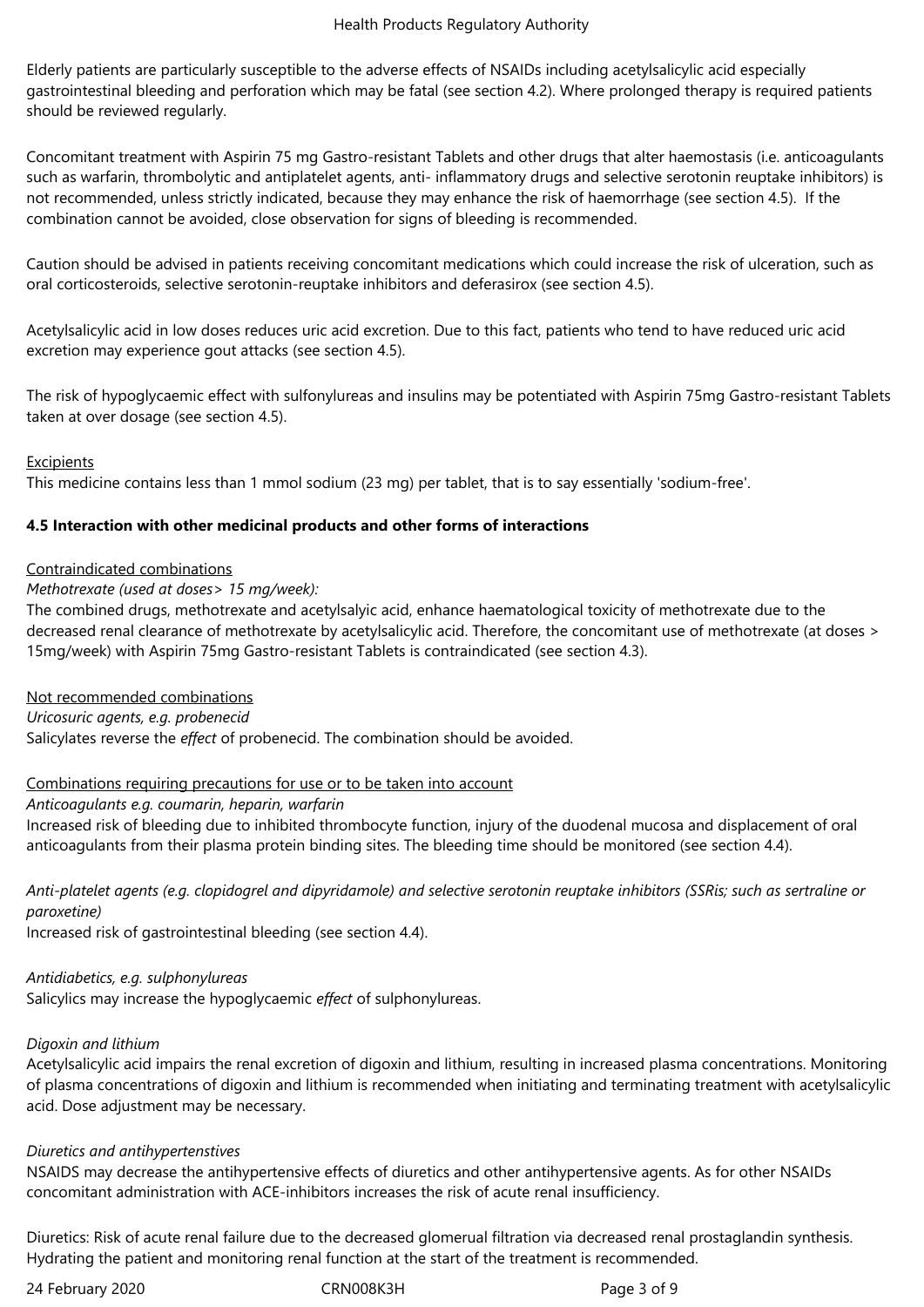#### *Carbonic anhydrase inhibitors (acetazolamide)*

May result in severe acidosis and increased central nervous system toxicity.

#### *Systemic corticosteroids*

The risk of gastrointestinal ulceration and bleeding may be increased when acetylsalicylic acid and corticosteroids are co-administered (see section 4.4).

## *Methotrexate (used at doses <15mg/week):*

The combined drugs, methotrexate and acetylsalicylic acid, may increase haematological toxicity of methotrexate due to decreased renal clearance of methotrexate by acetylsalicylic acid. Weekly blood count checks should be done during the first weeks of the combination. Enhanced monitoring should take place in the presence of even mildly impaired renal function, as well, as in elderly.

#### *Other NSAIDs*

Increased risk of ulcerations and gastrointestinal bleeding due to synergistic effects.

#### *Ibuprofen*

Experimental data suggest that ibuprofen may inhibit the effect of low dose acetylsalicylic acid on platelet aggregation when they are dosed concomitantly. However, the limitations of these data and the uncertainties regarding extrapolation of ex vivo data to the clinical situation imply that no firm conclusions can be made for regular ibuprofen use, and no clinically relevant effect is considered to be likely for occasional ibuprofen use (see section 5.1).

#### *Metamizole*

Metamizole may reduce the effect of acetylsalicylic acid on platelet aggregation, when taken concomitantly. Therefore, this combination should be used with caution in patients taking low dose acetylsalicylic acid for cardioprotection.

#### *Cyclosporin, tacrolimus*

Concomitant use of NSAIDs and cyclospoin or tacrolimus may increase the nephrotoxic effect of ciclosporin and tacrolimus. The renal function should be monitored in case of concomitant use of these agents and acetylsalicylic acid.

#### *Valproate*

Acetylsalicylic acid has been reported to decrease the binding of valproate to serum albumin, thereby increasing its free plasma concentrations at steady state.

#### *Phenytoin*

Salicylate diminishes the binding of phenytoin to plasma albumin. This may lead to decreased total phenytoin levels in plasma, but increased free phenytoin fraction. The unbound concentration, and thereby the therapeutic effect, does not appear to be significantly altered.

*Alcohol*

Concomitant administration of alcohol and acetylsalicylic acid increases the risk of gastrointestinal bleeding.

# **4.6 Fertility, pregnancy and lactation**

## **Pregnancy**

# *Low doses (up to 100mg/day):*

Clinical studies indicate that doses up to l00mg/day for restricted obstetrical use, which require specialised monitoring, appear safe.

## *Doses of 100-500mg/day:*

There is insufficient clinical experience regarding the use of doses above 100mg/day up to 500mg/day. Therefore, the recommendations below for doses of 500mg/day and above apply also for this dose range.

*Doses of 500mg/day and above:*

24 February 2020 CRN008K3H Page 4 of 9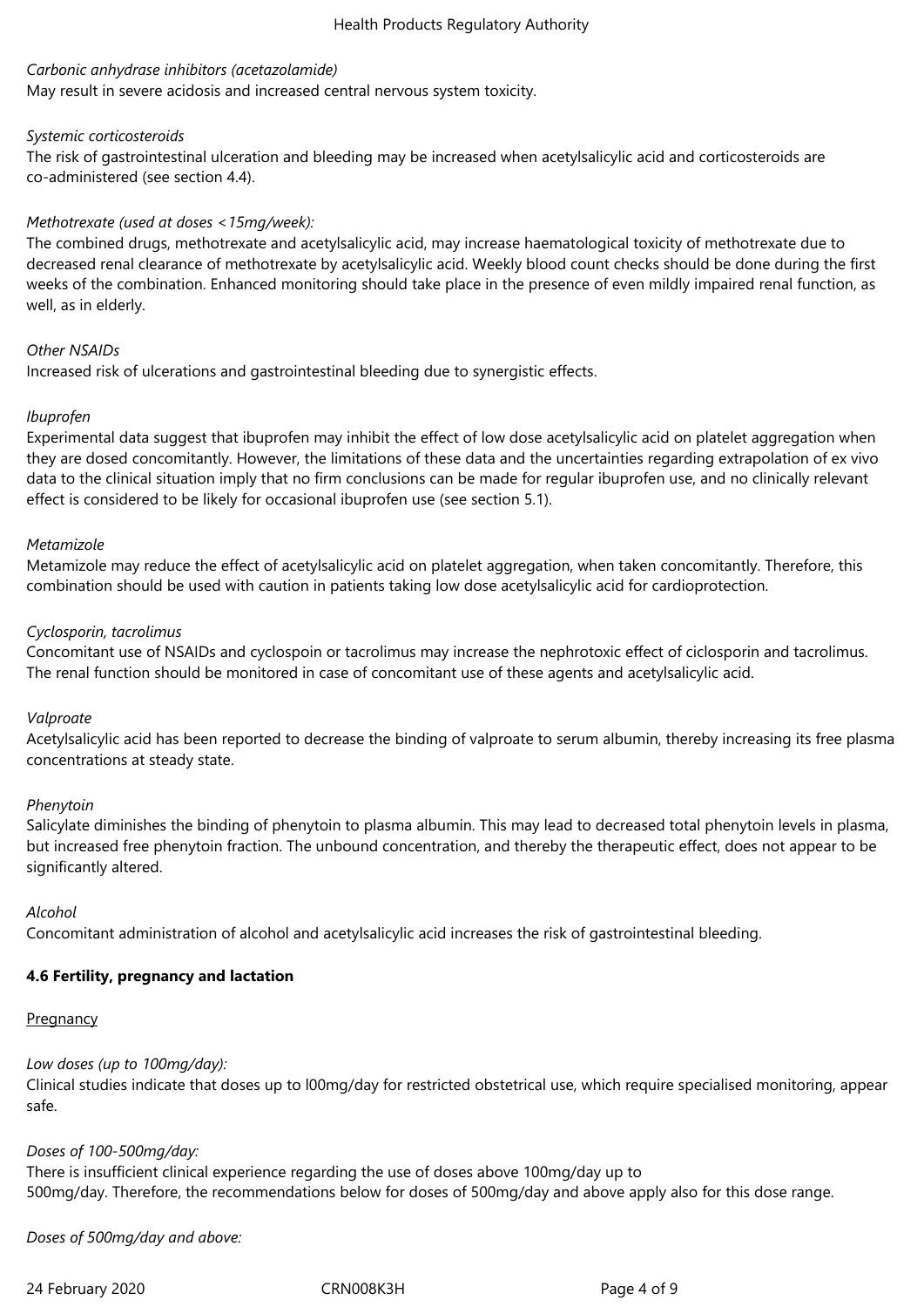Inhibition of prostaglandin synthesis may adversely affect the pregnancy and/or the embryo/foetal development. Data from epidemiological studies suggest an increased risk of miscarriage and of cardiac malformation and gastroschisis after use of a prostaglandin synthesis inhibitor in early pregnancy.

The absolute risk for cardiovascular malformation was increased from less than 1%, up to approximately 1.5%. The risk is believed to increase with dose and duration of therapy. In animals, administration of a prostaglandin synthesis inhibitor has been shown to result in increased pre-and post-implantation loss and embryo-foetal lethality. In addition, increased incidences of various malformations, including cardiovascular, have been reported in animals given a prostaglandin synthesis inhibitor, during the organogenetic period. During the first and second trimester of pregnancy, acetylsalicylic acid should not be given unless clearly necessary. If acetylsalicylic acid is used by a woman attempting to conceive, or during the first and second trimester of pregnancy, the dose should be kept as low and duration of treatment as short as possible.

During the third trimester of pregnancy, all prostaglandin synthesis inhibitors may expose the foetus to:

- cardiopulmonary toxicity (with premature closure of the ductus arteriosus and pulmonary hypertension);
- renal dysfunction, which may progress to renal failure with oligo-hydroamniosis;

the mother and the neonate, at the end of pregnancy to :

- possible prolongation of bleeding time, and anti-aggregating effect may occur even at very low doses.
- inhibition of uterine contractions resulting in delayed or prolonged labour.

Consequently, acetylsalicylic acid at doses of 100mg/day and higher is contraindicated during the third trimester of pregnancy.

## Breast-feeding

Low quantities of salicylates and of their metabolites are excreted into the breast milk. Since adverse effects for the infant have not been reported up to now, short-term use of the recommended dose does not require suspending lactation. In cases of long-term use and/or administration of higher doses, breastfeeding should be discontinued.

## **4.7 Effects on ability to drive and use machines**

No studies on the effects on the ability to drive and use machines have been performed with Aspirin 75mg Gastro-resistant Tablets.

Based on the pharmacodynamic properties and the side effects of acetylsalicylic acid, no influence on the reactivity and the ability to drive or use machines is expected.

## **4.8 Undesirable effects**

Side effects are grouped on the basis of the System Organ Class. Within each system organ class the frequencies are defined as: very common (≥10), common (≥1/100 to <1/10), uncommon (≥1/1,000 to <1/100), rare (≥1/10,000 to <1/1,000), very rare (<1/10,000) and not known (cannot be estimated from the available data).

| <b>Blood and lymphatic</b> | Common:                                                                                                                                                                                                                                                                   |
|----------------------------|---------------------------------------------------------------------------------------------------------------------------------------------------------------------------------------------------------------------------------------------------------------------------|
| system disorders           | Increased bleeding tendencies.                                                                                                                                                                                                                                            |
|                            |                                                                                                                                                                                                                                                                           |
|                            | Rare:                                                                                                                                                                                                                                                                     |
|                            | Thrombocytopenia, granulocytosis, aplastic anaemia.                                                                                                                                                                                                                       |
|                            |                                                                                                                                                                                                                                                                           |
|                            | Not known:                                                                                                                                                                                                                                                                |
|                            | Cases of bleeding with prolonged bleeding time such as epistaxis, gingival bleeding. Symptoms<br>may persist for a period of 4 - 8 days after acetylsalicylic acid discontinuation. As a result there<br>may be an increased risk of bleeding during surgical procedures. |
|                            | Existing (haematemesis, melaena) or occult gastrointestinal bleeding, which may lead to iron<br>deficiency anaemia (more common at higher doses).                                                                                                                         |
| Immune system disorders    | Rare:                                                                                                                                                                                                                                                                     |
|                            | Hypersensitivity reactions, angio-oedema, allergic oedema, anaphylactic reactions including<br>shock.                                                                                                                                                                     |
| 24 February 2020           | CRN008K3H<br>Page 5 of 9                                                                                                                                                                                                                                                  |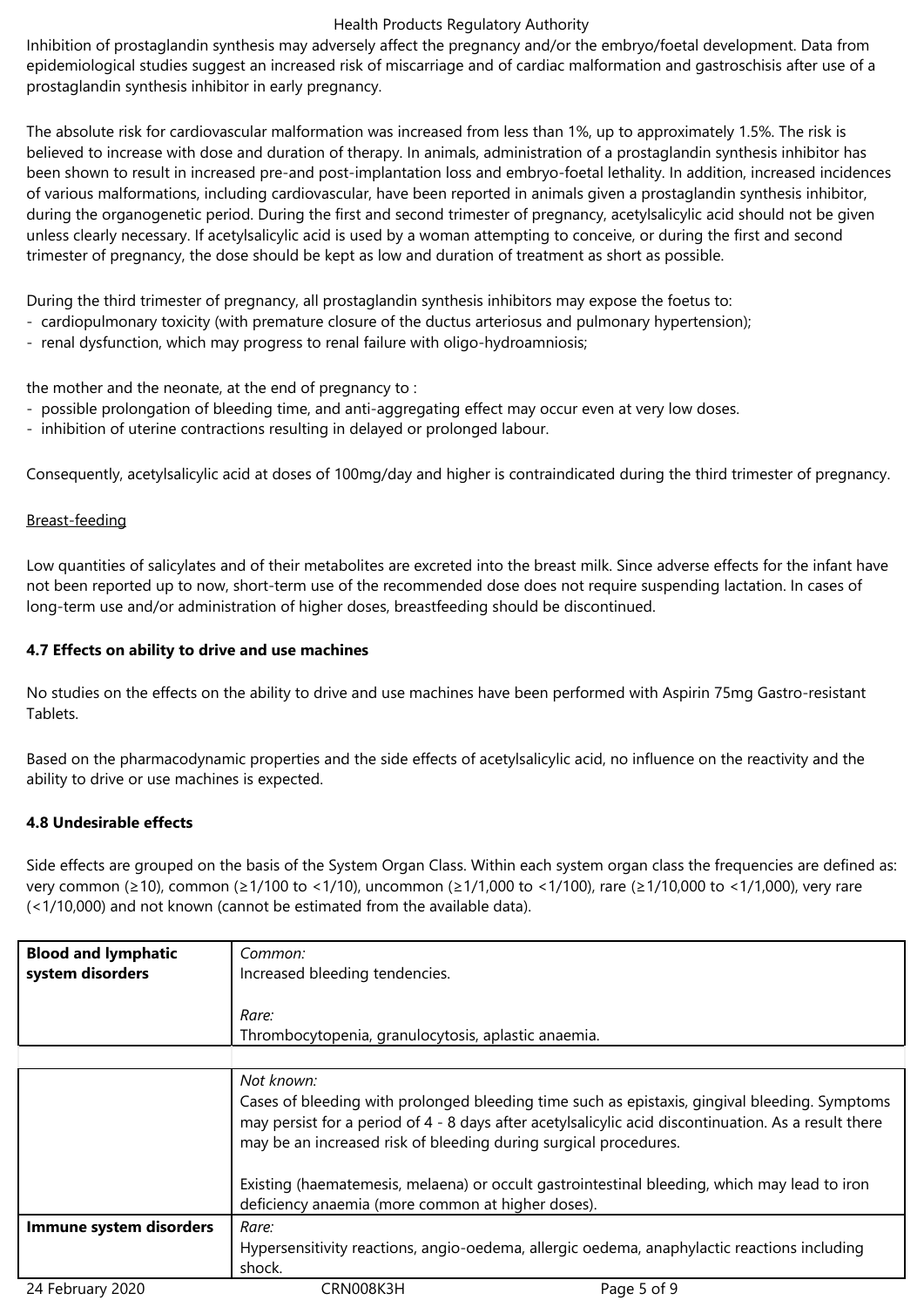| Nervous system disorder                          | Rare:                                                                          |
|--------------------------------------------------|--------------------------------------------------------------------------------|
|                                                  | Intracranial haemorrhage                                                       |
|                                                  |                                                                                |
|                                                  | Not known:                                                                     |
|                                                  | Headache, vertigo.                                                             |
| <b>Ear and labyrinth disorders</b>               | Not known:                                                                     |
|                                                  | Reduced hearing ability, tinnitus.                                             |
| <b>Vascular disorders</b>                        | Rare:                                                                          |
|                                                  | Hemorrhagic vasculitis.                                                        |
| Respiratory, thoracic and                        | Uncommon:                                                                      |
| mediastinal disorders                            | Rhinitis, dyspnoea.                                                            |
|                                                  |                                                                                |
|                                                  | Rare:                                                                          |
|                                                  | Bronchospasm, asthma attacks.                                                  |
| <b>Reproductive system and</b>                   | Rare:                                                                          |
| mammary disorders                                | Menorrhagia.                                                                   |
| <b>Gastrointestinal disorders</b>                | Common:                                                                        |
|                                                  | Dyspepsia.                                                                     |
|                                                  |                                                                                |
|                                                  | Rare:                                                                          |
|                                                  | Severe gastrointestinal haemorrhage, nausea, vomiting.                         |
|                                                  |                                                                                |
|                                                  | Not known:                                                                     |
|                                                  | Gastric or duodenal ulcers and perforation.                                    |
| <b>Hepatobiliary disorders</b>                   | Not known:                                                                     |
|                                                  | Hepatic insufficiency.                                                         |
| <b>Skin and subcutaneous</b><br>tissue disorders | Uncommon:                                                                      |
|                                                  | Urticaria.                                                                     |
|                                                  | Rare:                                                                          |
|                                                  | Steven-Johnsons syndrome, Lyells syndrome, purpura, erythema nodosum, erythema |
|                                                  | multiforme.                                                                    |
| <b>Renal and Urinary tract</b>                   | Not known:                                                                     |
| disorders                                        | Impaired renal function.                                                       |

#### Reporting of suspected adverse reactions

Reporting suspected adverse reactions after authorisation of the medicinal product is important. It allows continued monitoring of the benefit/risk balance of the medicinal product. Healthcare professionals are asked to report any suspected adverse reactions via HPRA Pharmacovigilance, Earlsfort Terrace, IRL - Dublin 2; Tel: +353 1 6764971; Fax: +353 1 6762517. Website: www.hpra.ie; e-mail: medsafety@hpra.ie

#### **4.9 Overdose**

Althoug[h considerable](http://www.hpra.ie/) inter-individual variations are involved, it can be considered that the toxic dose is about 200mg/kg in adults and 100mg/kg in children. The lethal dose of acetylsalicylic acid is 25-30 grams. Plasma salicylate concentrations above 300mg/l indicate intoxication.

Plasma concentrations about 500mg/1 in adults and 300mg/l in children generally caused severe toxicity. Overdose may be harmful for elderly patients and particularly for small children (therapeutic overdose or frequent accidental intoxications may be fatal).

## Symptoms of moderate intoxications

Tinnitus, hearing disorders, headache, vertigo, confusion and gastrointestinal symptoms (nausea, vomiting and abdominal pain).

Symptoms of severe intoxications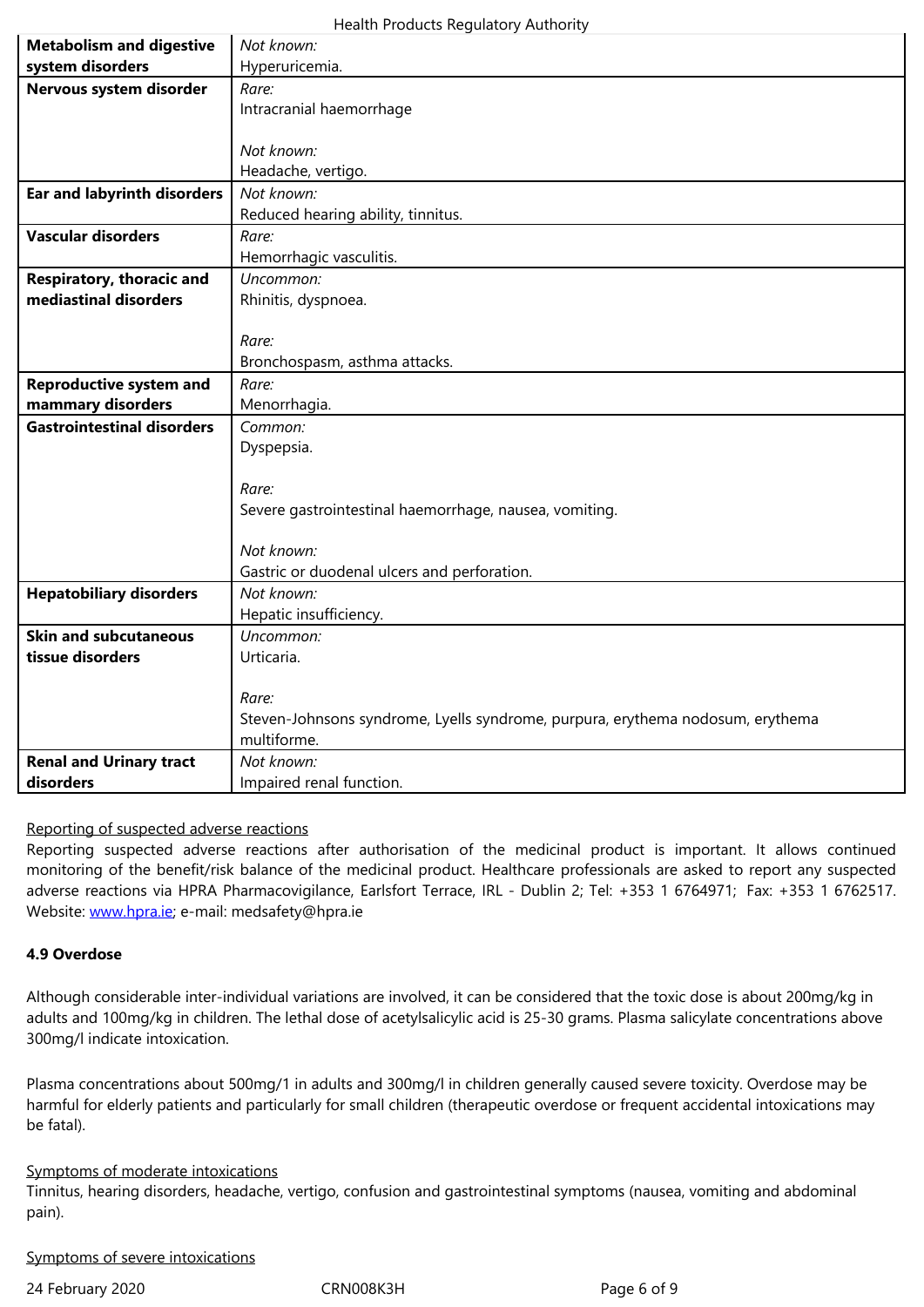Symptoms are related to severe disruption of the acid-base balance. In the first instance hyperventilation occurs, which results in respiratory alkalosis. Respiratory acidosis ensues due to suppression of the respiratory centre. In addition, metabolic acidosis occurs as a result of the presence of salicylate.

Since younger children are often not seen until they have reached a late stage of intoxication, they are usually in the state of acidosis.

Furthermore, the following symptoms may occur: hyperthermia and perspiration, resulting in dehydration: feelings of restlessness, convulsions, hallucinations and hypoglycaemia. Depression of the nervous system may lead to coma, cardiovascular, collapse or respiratory arrest.

#### Treatment of overdose

If a toxic dose has been ingested, hospital admission is required. In the event of moderate intoxication, inducing the patient to vomit should be attempted.

If this fails, gastric lavage may be attempted during the first hour after ingestion of a substantial amount of the medicine. Afterwards, administer activated carbon (adsorbent) and sodium sulphate (laxative). Activated charcoal may be given as a single dose (50g for an adult, 1g/kg body weight for a child up to 12 years). Alkalisation of the urine (250 mmol NaHC03, for three hours) whilst checking urine pH levels.

In the event of severe intoxication, haemodialysis is to be performed. Other symptoms to be treated symptomatically.

#### **5 PHARMACOLOGICAL PROPERTIES**

#### **5.1 Pharmacodynamic properties**

Pharmacotherapeutic group: Antithrombotic agents: platelet aggregation inhibitors excl. heparin ATC code: B01AC06.

#### Mechanism of action

Acetylsalicylic acid inhibits the platelet activation: blocking the platelet cyclooxygenase by acetylation, it inhibits thromboxane A2 synthesis, a physiological activating substance released by the platelets and which would play a role in the complications of the atheromatosic lesions.

Inhibition of TXA2-synthesis is irreversible, because thrombocytes, which have no nucleus, are not capable (due to lack of protein synthesis capability) to synthesise new cyclooxygenase, which had been acetylated by acetylsalicylic acid.

#### Pharmacodynamic effects

The repeated dose from 20 to 325mg involves an inhibition of the enzymatic activity from 30 to 95%. Due to the irreversible nature of the binding, the effect persists for the lifespan of a thrombocyte (7-10 days). The inhibiting effect does not exhaust during prolonged treatments and the enzymatic activity gradually begins again upon renewal of the platelets 24 to 48 hours after treatment interruption.

Acetylsalicylic acid extends bleeding time on average by approximately 50 to 100%, but individual variations can be observed.

Experimental data suggest that ibuprofen may inhibit the effect of low dose acetylsalicylic acid on platelet aggregation when they are dosed concomitantly.

In one study, when a single dose of ibuprofen 400 mg was taken within 8 h before or within 30 min after immediate release acetylsalicylic acid dosing (81 mg), a decreased effect of acetylsalicylic acid on the formation of thromboxane or platelet aggregation occurred.

However, the limitations of these data and the uncertainties regarding extrapolation of ex vivo data to the clinical situation imply that no firm conclusions can be made for regular ibuprofen use, and no clinically relevant effect is considered to be likely for occasional ibuprofen use.

24 February 2020 CRN008K3H Page 7 of 9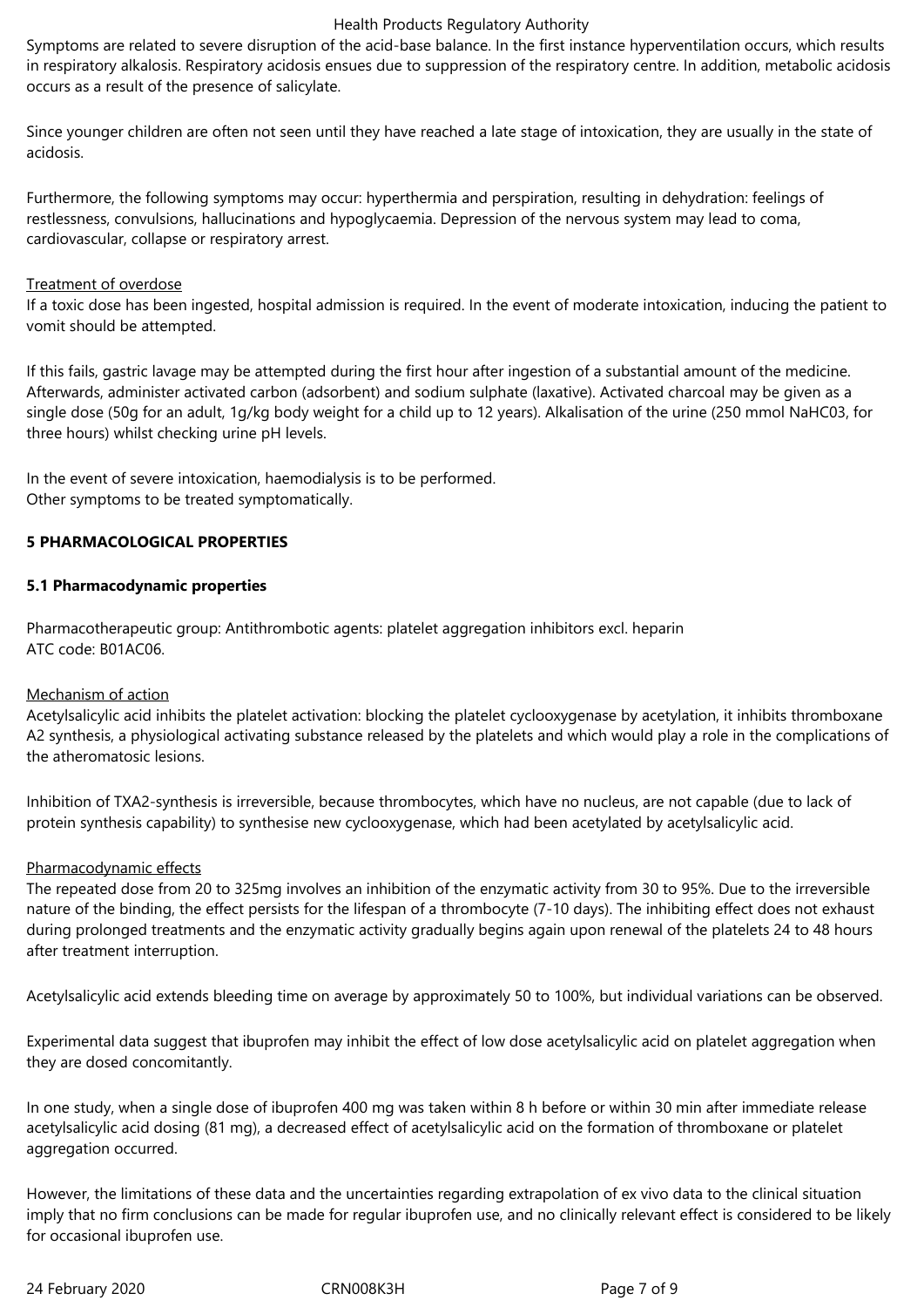#### **5.2 Pharmacokinetic properties**

#### **Absorption**

After oral administration, acetylsalicylic acid is rapidly and completely absorbed from the gastrointestinal tract. The principal site of absorption is the proximal small intestine. However, a significant portion of the dosage is already hydrolysed to salicylic acid in the intestinal wall during the absorption process. The degree of hydrolysis is dependent on the rate of absorption.

After intake of Aspirin 75mg Gastro-resistant Tablets the maximum plasma levels of acetylsalicylic acid and salicylic acid are reached after about 5 hours and 6 hours, respectively, following administration in the fasted state. If the tablets are taken with food, maximum plasma levels are reached approximately 3 hours later than in the fasted state.

#### Distribution

Acetylsalicylic acid as well as the main metabolite salicylic acid are extensively bound to plasma proteins, primarily albumin, and distributed rapidly into all parts of the body. The degree of protein binding of salicylic acid is strongly dependant of both the salicylic acid and albumin concentration.

The volume of distribution of acetylsalicylic acid is ca. 0.16 l/kg of body weight. Salicylic acid slowly diffuses into the synovial fluid, crosses the placental barrier and passes into breast milk.

#### Biotransformation

Acetylsalicylic acid is rapidly metabolised to salicylic acid, with a half-life of 15-30 minutes. Salicylic acid is subsequently predominately converted into glycine glucuronic acid conjugates, and traces of gentisic acid.

Elimination kinetics of salicylic acid is dose-dependent, because the metabolism is limited by liver enzyme capacity. Thus, elimination half-time varies and is 2-3 hours after low doses, 12 hours after usual analgesic doses and 15-30 hours after high therapeutic doses or intoxication.

#### Elimination

Salicylic acid and its metabolites are predominantly excreted via the kidneys.

#### **5.3 Preclinical safety data**

The preclinical safety profile of acetylsalicylic acid is well documented.

In experimental animal studies, salicylates have shown no other organ injury than renal damage.

In rat studies, fetotoxicity and teratogenic effects were observed with acetylsalicylic acid at maternotoxic doses.

Clinical relevance is unknown as the doses used in non-clinical studies are much higher (7 times at least) than the maximal recommended doses in targeted cardiovascular indications.

Acetylsalicylic acid was extensively investigated with regard to mutagenic and carcinogenic effects.

The results as a whole show no relevant signs for any mutagenic or carcinogenic effects in mice and rat studies.

#### **6 PHARMACEUTICAL PARTICULARS**

#### **6.1 List of excipients**

*Tablet Core:* Microcrystalline Cellulose Maize Starch Silica, colloidal anhydrous Stearic acid

*Film coating:* Methacrylic acid- ethyl acrylate copolymer (1:1) Polysorbate 80 Sodium laurilsulfate Triethyl citrate

24 February 2020 CRN008K3H Page 8 of 9